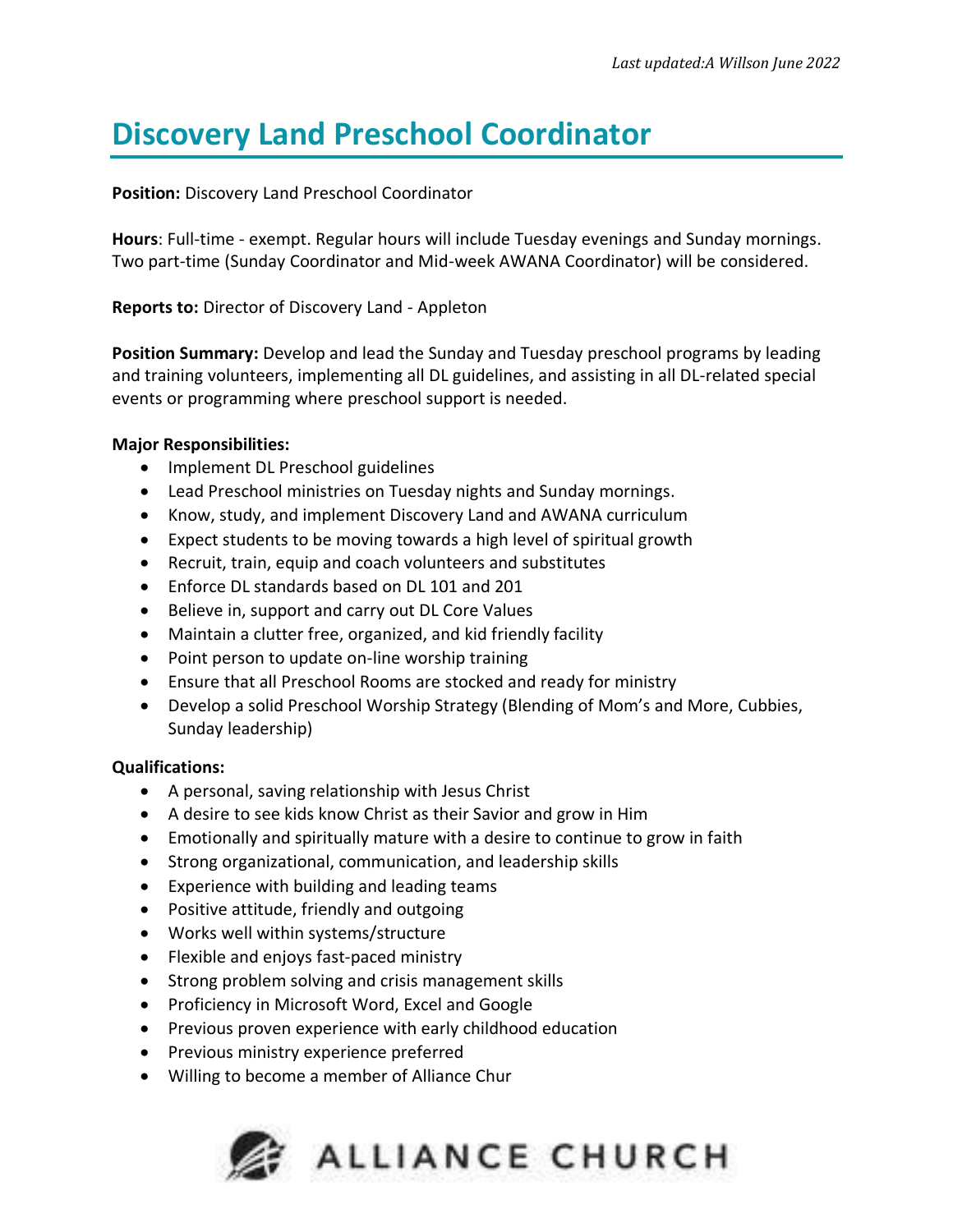# **STRATEGIC FRAMEWORK**

## **VISION/PURPOSE:**

Connecting the world with God and one another.

## **MINISTRY VALUES**

- 1. Bringing glory to God and reaching people for Jesus Christ drives everything we do.
- 2. All of our ministries are to be Biblically sound, culturally relevant, and supported with prayer.
- 3. God's Word is truth and we trust it above anything else to make a lasting impact on those we touch.
- 4. Individual and corporate worship is critical to our spiritual health and relationship with God.
- 5. Our fellowship is focused on shepherding and caring for one another.
- 6. Our evangelism is driven by a sincere burden for all people and is worldwide in its impact.
- 7. Our ministry is done with excellence and sense of urgency because it honors God and inspires people.
- 8. We will never lose sight of our vision.

## **MINISTRY PHILOSOPHY**

# **Simple Purpose, Simple Church**

Our purpose is simple: Connecting People with God and One Another. Our church structure, programming and ministries will follow our simple discipleship process. All we do will be understandable and easily accessible. We will strive to have a minimum amount of bureaucracy.

#### **Strategic and Effective**

We minister with a sense of urgency; the stakes are heaven and hell for the people we serve. Everything we do will be strategically planned, focused on the vision and measured for outcomes. Our measure of "success" will be conversions, baptisms, spiritual growth and maturity, and the completing of the Great Commission.

#### **Felt Needs First, Prescribed Needs Second**

We will seek to meet people's felt needs first, then move people to the "prescribed" needs outlined in the Bible.